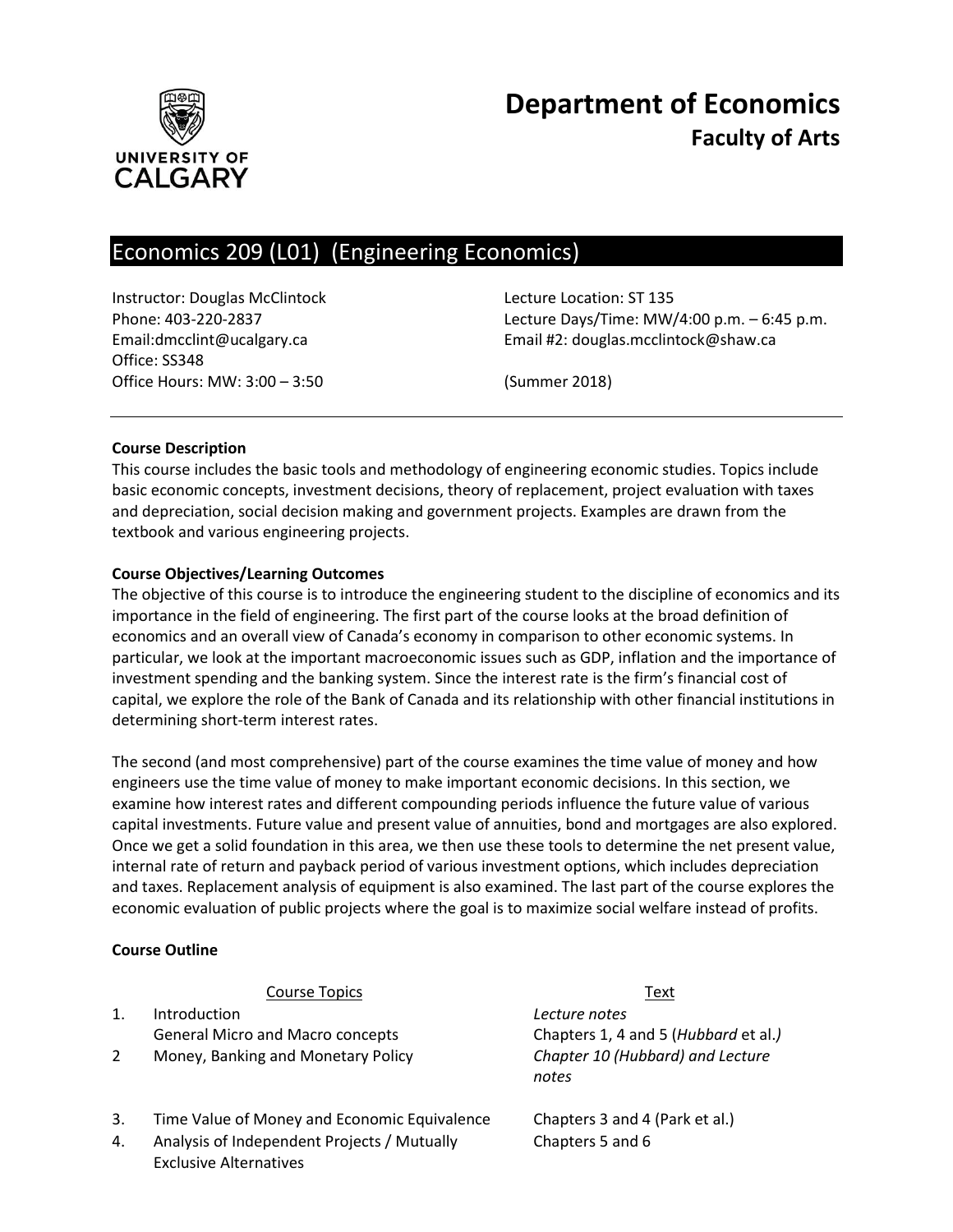| 5. | Depreciation and Income Taxes          | Chapters 8 and 9             |
|----|----------------------------------------|------------------------------|
| 6. | Developing After Tax Cash Flows        | Chapter 10                   |
|    | (with and without borrowed funds)      |                              |
| 7. | <b>Replacement Decisions</b>           | Chapter 11                   |
| 8. | Inflation and Project Cash Flows       | Chapter 14                   |
| 9. | Economic Analysis in the Public Sector | Chapter 13 (if time permits) |

The basic lecture notes for Course Topics #1 and #2 (without graphs) will be provided on Desire2Learn. These notes are usually posted after the lecture so attendance to the lecture is important. Any graphs and additional notes that students may wish to take down can be added to the notes from Desire2Learn.

#### **Prerequisites/corequisites**

Students must be in the Faculty of Engineering with second year standing or higher. If not registered in the Schulich School of Engineering, consent of the Department of Economics is needed. If required for APEGA, consent must be obtained by the Schulich Undergraduate Studies Office.

# **Required Textbook(s)**

Park, Zuo et al., *Contemporary Engineering Economics (Canadian Perspective)*, Addison-Wesley, 3rd Canadian Edition.

# **Reserved Readings**

Hubbard et al. *Macroeconomics.* Second Canadian Edition. Toronto: Pearson.

| <b>Midterm Examination</b>              | 1             | 30%  |
|-----------------------------------------|---------------|------|
| (Monday July $30^{th}$ , 2018)          |               |      |
| Quizzes                                 | $\mathcal{P}$ | 20%  |
| Mon. July 16 <sup>th</sup> (10 percent) |               |      |
| Mon. Aug $13th$ (10 percent)            |               |      |
|                                         |               |      |
| <b>Final Examination</b>                | 1             | 50%  |
| Total                                   |               | 100% |

#### **Tutorials**

The tutorials will be 50 minutes in duration and these tutorials will allow the student to work on problem sets and clarify various economic concepts. The starting date of the tutorials will be announced in class. Quizzes will be given during the first 25 minutes of the lecture.

**Desire2Learn:** This course will make use of the Desire2Learn (D2L) platform. Students who are registered in the course can log on at [http://d2l.ucalgary.ca](http://d2l.ucalgary.ca/) through their student centre. Please note that D2L features a class e-mail list that may be used to distribute course-related information. These e-mails go to your University of Calgary e-mail addresses only.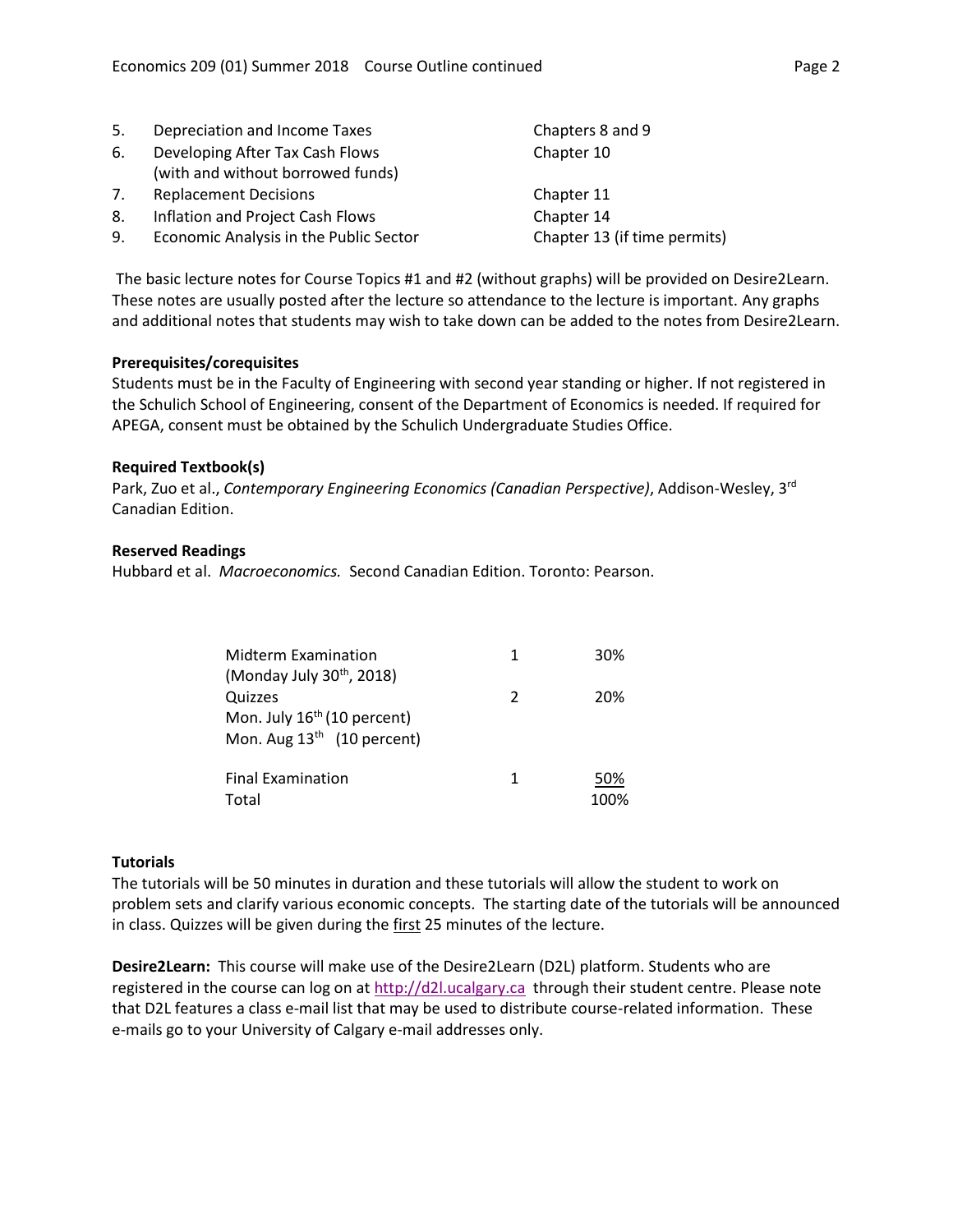# **Grade Determination and Final Examination Details**

Department of Economics Criteria for Letter Grades. Economics professors use the following criteria when assigning letter grades:

| Grade        | Grade | Description                                                                                            | Grade | Grade       | Description                                                                                                                                                 |
|--------------|-------|--------------------------------------------------------------------------------------------------------|-------|-------------|-------------------------------------------------------------------------------------------------------------------------------------------------------------|
|              | Point |                                                                                                        |       | Point       |                                                                                                                                                             |
|              | Value |                                                                                                        |       | Value       |                                                                                                                                                             |
| A+           | 4.00  | Outstanding                                                                                            | $C+$  | 2.30        |                                                                                                                                                             |
| A            | 4.00  | Excellent-superior performance,<br>showing-comprehensive                                               | C     | 2.00        | Satisfactory – basic understanding of<br>the subject matter                                                                                                 |
|              |       | understanding of subject matter                                                                        |       |             |                                                                                                                                                             |
| A-           | 3.70  |                                                                                                        | $C-$  | 1.70        | Receipt of a grade point average of<br>1.70 may not be sufficient for<br>promotion or graduation. (See<br>individual undergraduate faculty<br>regulations.) |
| $B+$         | 3.30  |                                                                                                        | D+    | 1.00        |                                                                                                                                                             |
| <sub>B</sub> | 3.00  | Good - clearly above average<br>performance with knowledge of<br>subject matter generally<br>complete. | D     | 1.00        | Minimal pass - marginal<br>performance; generally insufficient<br>preparation for subsequent courses<br>in the same subject.                                |
| $B -$        | 2.70  |                                                                                                        | F     | $\Omega$    | Fail - unsatisfactory performance or<br>failure to meet course requirements                                                                                 |
|              |       |                                                                                                        |       | $\mathbf 0$ | Incomplete - unsatisfactory (effective<br>January 2007)                                                                                                     |

#### **Grading Scale**

| A+ | $97 - 100$ | B         | $75 - 79$ | $C-$ | $60 - 62$ |
|----|------------|-----------|-----------|------|-----------|
| А  | $90 - 96$  | <b>B-</b> | $70 - 74$ | D+   | $55 - 59$ |
| А- | $85 - 89$  | $C+$      | $67 - 69$ |      | $50 - 54$ |
| B+ | $80 - 84$  |           | $63 - 66$ |      | $0 - 49$  |

Tests and final exams are marked on a numerical (percentage) basis, then converted to letter grades. The course grade is then calculated using the weights indicated above. I use the midpoint between letter grades as a cutoff. For example, a score of 66.5 is rounded up to a "C+". A score of 66.4 will be rounded down to a "C".

A passing grade on any particular component of the course is not required for a student to pass the course as a whole.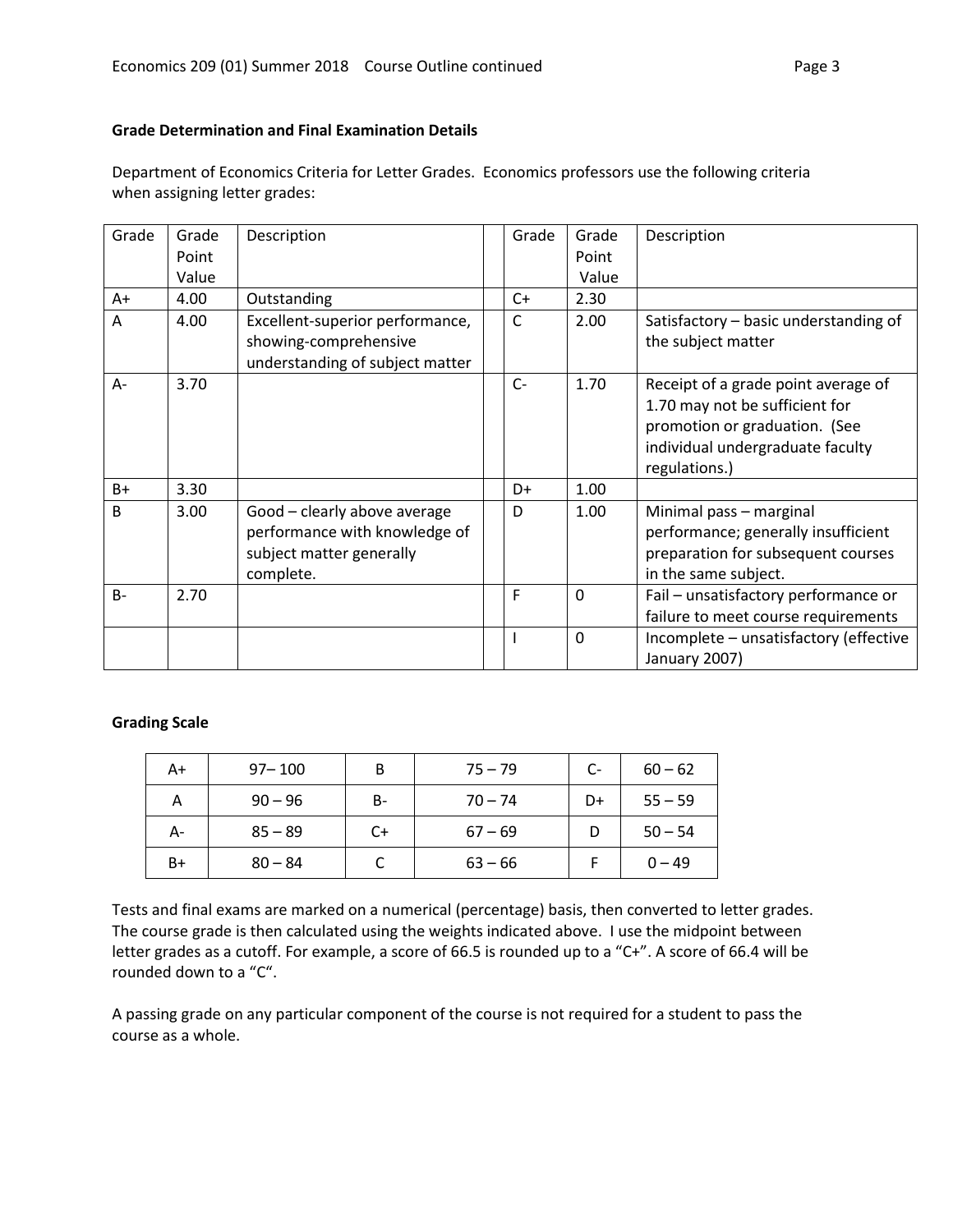There will be a Registrar scheduled final examination, held in a classroom, lasting 2 hours. Nonprogrammable calculators will be allowed during the writing of tests or final examinations.

Quizzes and exams will involve multiple choice questions.

#### **Reappraisal of Grades**

**Reappraisal of Grades and Intellectual Honesty:** *For reappraisal of graded term work, see Calendar I.2* <http://www.ucalgary.ca/pubs/calendar/current/i-2.html>

*For reappraisal of final grade, see Calendar I.3* <http://www.ucalgary.ca/pubs/calendar/current/i-3.html>

*Statement of Intellectual Dishonesty, see Calendar K.4* <http://www.ucalgary.ca/pubs/calendar/current/k-4.html>

*Plagiarism and Other Academic Misconduct, , see Calendar K.5* <http://www.ucalgary.ca/pubs/calendar/current/k-5.html>

#### **Academic Accommodations:**

The student accommodation policy can be found at: [ucalgary.ca/access/accommodations/policy](http://www.ucalgary.ca/access/accommodations/policy).

Students needing an accommodation because of a disability or medical condition should communicate this need to Student Accessibility Services in accordance with the Procedure for Accommodations for Students with Disabilities [ucalgary.ca/policies/files/policies/student-accommodation-policy.](http://www.ucalgary.ca/policies/files/policies/student-accommodation-policy.pdf)

Students needing an Accommodation based on a Protected Ground other than disability should communicate this need, preferably in writing, to the course instructor.

#### **Important Dates:**

| Date                                                    |                                      |  |
|---------------------------------------------------------|--------------------------------------|--|
| Tuesday July 3rd                                        | Lecture begins                       |  |
| Monday July 9th                                         | End of refund period                 |  |
| Wednesday July 11 <sup>th</sup>                         | <b>Tuition deadline</b>              |  |
| Monday July 16 <sup>th</sup>                            | Quiz #1                              |  |
| Monday July 30 <sup>th</sup>                            | Midterm Exam                         |  |
| Monday August 6th                                       | Heritage Day - no classes            |  |
| Monday August 13th                                      | Quiz #2                              |  |
| Wednesday August 15th                                   | Spring classes end                   |  |
| Fri. Aug. 17 <sup>th</sup> to Mon. Aug 20 <sup>th</sup> | Final Exam Period for Summer courses |  |

For a full list of important dates, please check: <http://www.ucalgary.ca/pubs/calendar/current/academic-schedule.html>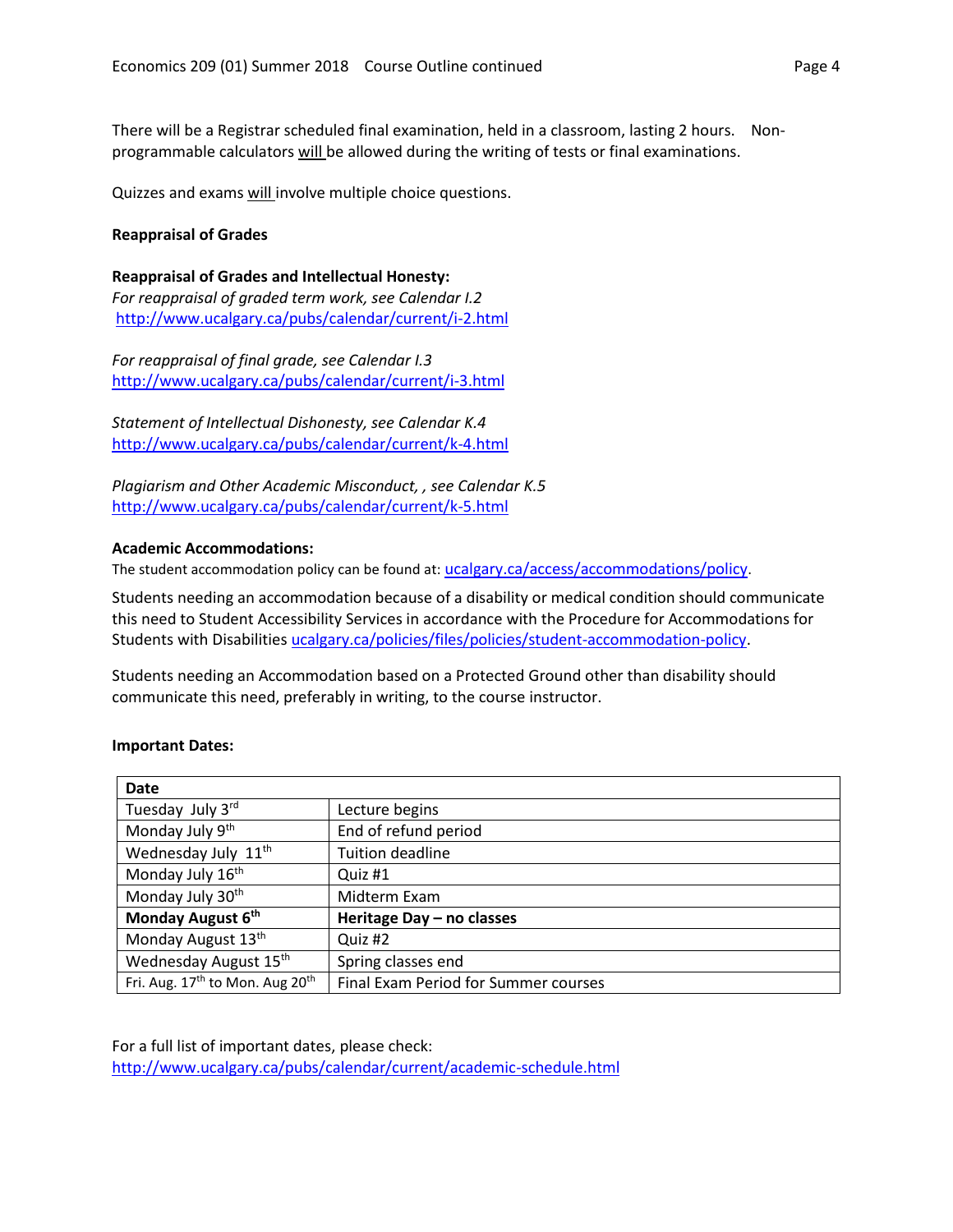#### **Absence from a Quiz/Test/Exam**

THERE WILL BE NO MAKEUP OR DEFERRED QUIZZES/TESTS/EXAMS under any circumstances, nor may the quizzes/tests/exams be written early. Students unable to write the quizzes/tests/exams because of documented illness, family emergency, religious observance, or university-sanctioned event will have the weight shifted to the final examination; otherwise a grade of zero will be assigned. If a student cannot write their final exam on the date assigned by the Registrar's Office, they need to apply for a deferred exam [www.ucalgary.ca/registrar/exams/deferred\\_final.](http://www.ucalgary.ca/registrar/exams/deferred_final) Under no circumstance will this be accommodated by the department.

#### **Student Organizations:**

Faculty of Arts Students' Association (F.A.S.A.): Economics Department Representative Office: SS 803, E-mail: [econrep@fasaucalgary.ca](mailto:econrep@fasaucalgary.ca) and Web[: www.fasaucalgary.ca.](http://www.fasaucalgary.ca/)

#### **Society of Undergraduates in Economics:**

[https://www.ucalgarysue.com/.](https://www.ucalgarysue.com/)

Society of Undergraduates in Economics is a student run organization whose main purpose is to assist undergraduate economics students to succeed both academically and socially at the University of Calgary. Services include access to the exam bank, career events such as Industry Night and information sessions, mentorship programs, and social events for members. They invite you to join by contacting SUE at societyofundergradsineconomics@gmail.com.

#### **Faculty of Arts Program Advising and Student Information Resources:**

- Have a question, but not sure where to start? The Arts Students' Centre is your information resource for everything in Arts! Drop in at SS102, call them at 403-220-3580 or email them at [artsads@ucalgary.ca.](mailto:artsads@ucalgary.ca) You can also visit the Faculty of Arts website at <http://arts.ucalgary.ca/undergraduate> which has detailed information on common academic concerns, including program planning and advice.
- For registration (add/drop/swap), paying fees and assistance with your Student Centre, contact Enrolment Services at 403-210-ROCK [7625] or visit them in the MacKimmie Library Block.
- Online writing resources are available at [http://www.ucalgary.ca/ssc/resources/writing-support.](http://www.ucalgary.ca/ssc/resources/writing-support)

#### **Evacuation Assembly Point:**

In case of an emergency evacuation during class, students must gather at the designated assembly point nearest to the classroom. The assembly point for this classroom is the main lobby of the Social Science Building.